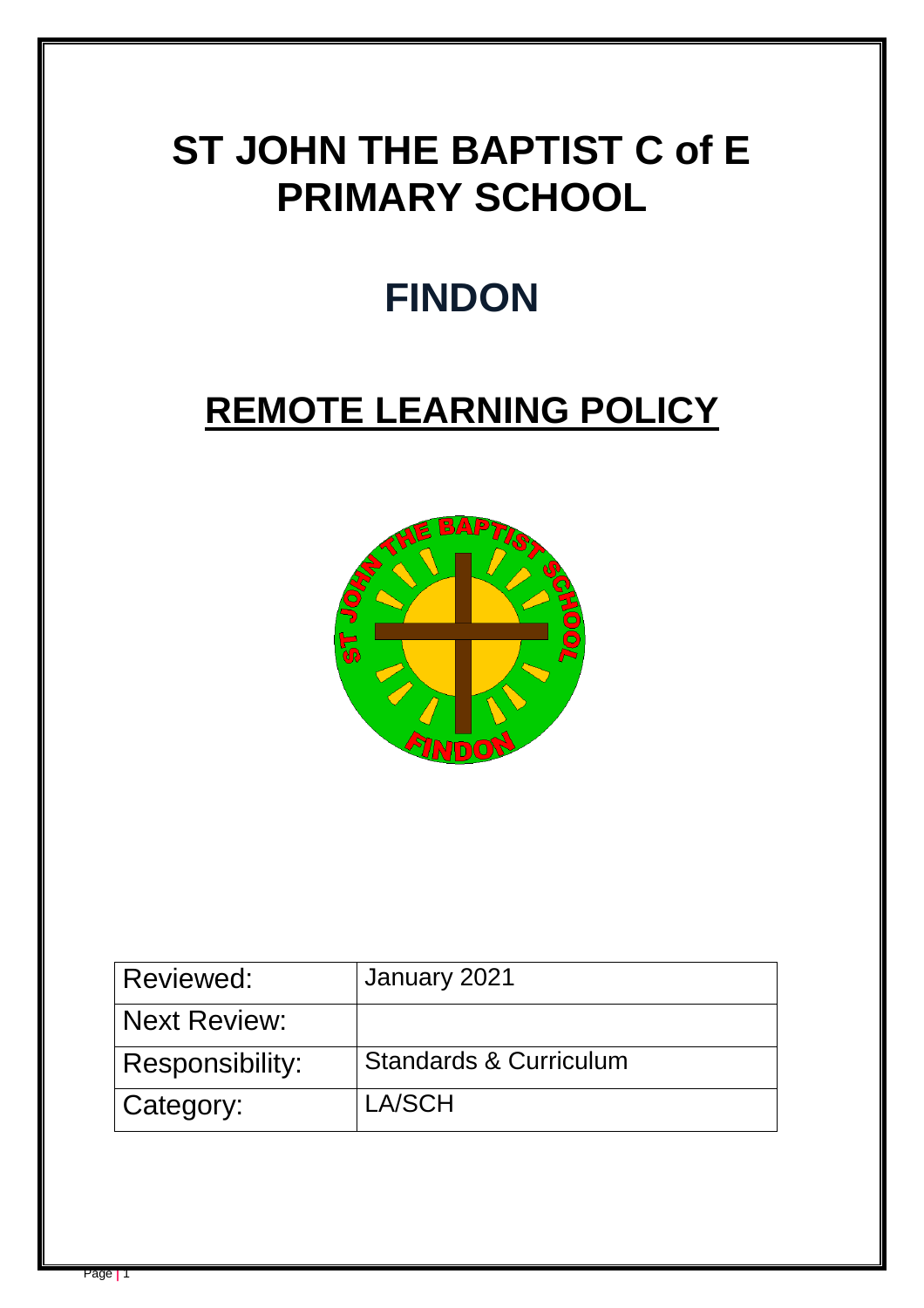## <span id="page-1-0"></span>**Contents**

| 1. Aims                       | $\overline{2}$ |
|-------------------------------|----------------|
| 2. Roles and responsibilities | $\overline{2}$ |
| 3. Who to contact             | 5              |
| 4. Data protection            | 5              |
| 5. Safeguarding               | 6              |
| 6. Monitoring arrangements    | 6              |
| 7. Links with other policies  | 6              |
|                               |                |

# **Statement of intent**

At St John the Baptist Primary School, we understand the need to continually deliver high quality education, including during periods of remote working – whether for an individual pupil or many. We recognise the importance of maintaining high expectations in all areas of school life and ensuring that all pupils have access to the learning resources and support they need to succeed.

# **1. Aims**

This remote learning policy for staff aims to:

- Ensure consistency in the approach to remote learning for pupils who are not in school
- Set out expectations for all members of the school community with regards to remote learning
- Provide appropriate guidelines for data protection
- Ensure pupils unable to attend school remain fully included within the school community.
- Continue to ensure that every child receives the best education the school can provide them.
- <span id="page-1-1"></span> Ensure that remote education is integrated in the curriculum so it is an essential part of the school curriculum, alongside classroom teaching, or in the case of a local lockdown.

# **2. Roles and responsibilities**

## **2.1 Teachers**

When providing remote learning, teachers must be available to parents and children between 8.30am – 5.00pm however, this will need to be balanced with the fact that teachers will be supervising and teaching vulnerable children and those of critical workers during the school day.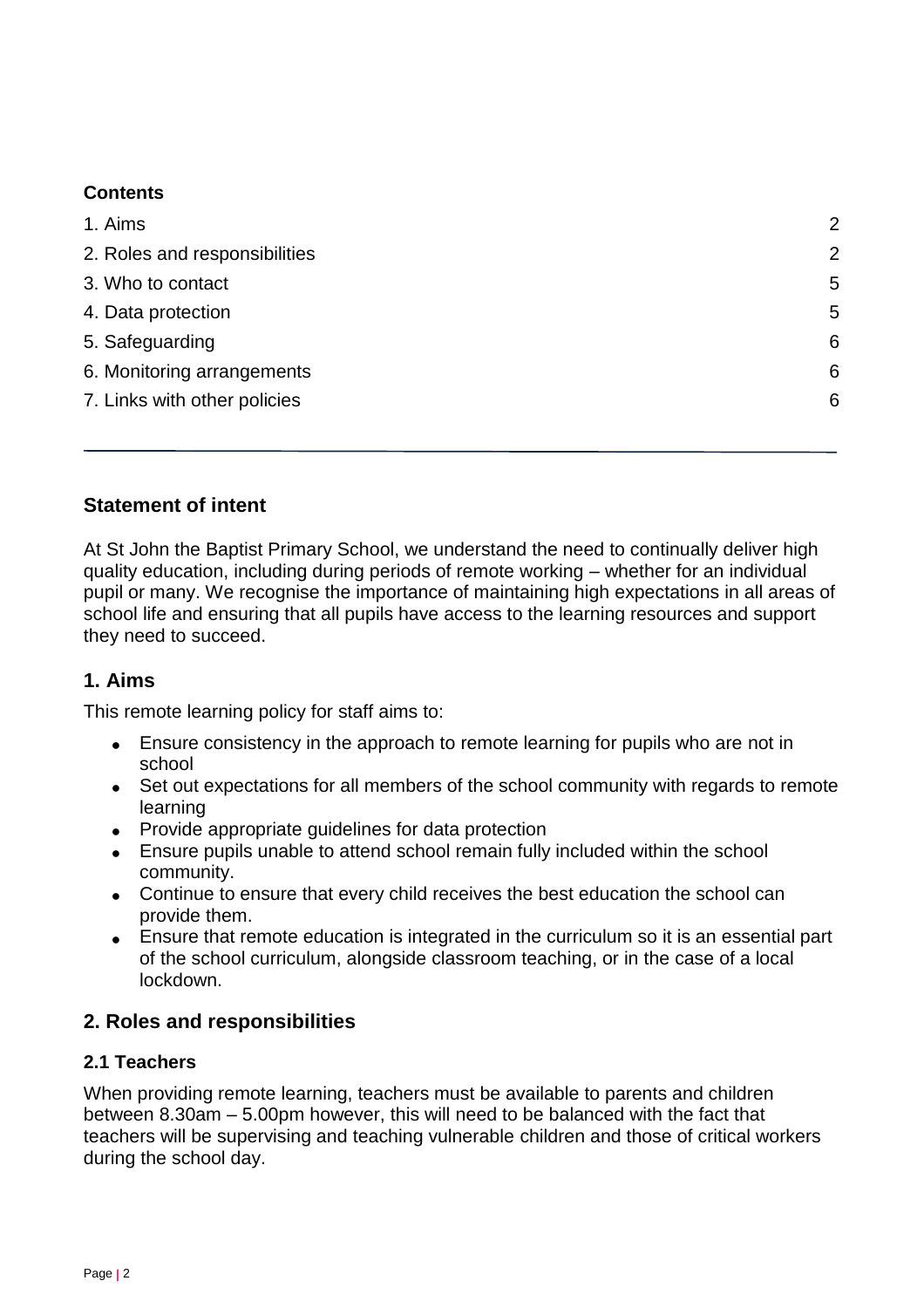If they are unable to work for any reason during this time, for example due to sickness or caring for a dependent, they should report this using the normal absence procedure, contacting the school by 7am.

When providing remote learning for whole class purposes, following closure of a bubble or a lockdown, teachers are responsible for:

Setting work:

- Teachers will provide learning for their current class consisting of maths, English, phonics (KS1) and topic work. (KS1 – see appendix 1, KS2 – see appendix 2).
- Teachers will use resources provided by the Oak National Academy, White Rose Maths and BBC Bitesize, as well as other resources identified by school curriculum leaders.
- Teachers also have the capability and freedom to create their own live or recorded sessions and are encouraged to do so for the benefit of the children.
- The work will be set daily and will be available by 9.00am on the Google Classroom.
- Year R will have weekly work set through Tapestry.
- Teachers will reinforce the guidance from the DfE to both parents and children and make clear the expectations for engaging with home learning.

Providing feedback on work:

• Pupils can email work to their class teachers. Work will be reviewed by the class teacher and appropriate feedback will be given, such as, private comments, general comments on the stream, annotations on work or provision of answer sheets.

Keeping in touch with pupils who are not in school and their parents:

- In the case of a national or local lockdown which leads to the closure of a class or the school, teachers will use a combination of live 'catch-up' sessions and phones calls to support emotional well-being, deal with work issues and provide social contact virtually for the children.
- Vulnerable pupils' engagement will be monitored and followed up as necessary by class teachers and SLT.
- In the event of behavioural issues, such as a pupil failing to complete work, the parent will be contacted by the class teacher and reminded of the DfE and school expectations for home learning.
- When undertaking live sessions, staff:
	- o Will adhere to the same dress code detailed for in-school working hours.
	- o Will be mindful and vigilant of their live or video recording locations (e.g. avoid areas with background noise, nothing inappropriate in the background).
	- o Will ensure two members of staff are present.

KS1 & 2 remote learning expectations in the event of individuals needing to be isolated at home whilst the class and class teacher remains in school, or if a class teacher is too unwell to set work:

 Work is available on the school website under 'Children's Zone' within each class heading which can be used in the short term.

## **2.2 Teaching assistants**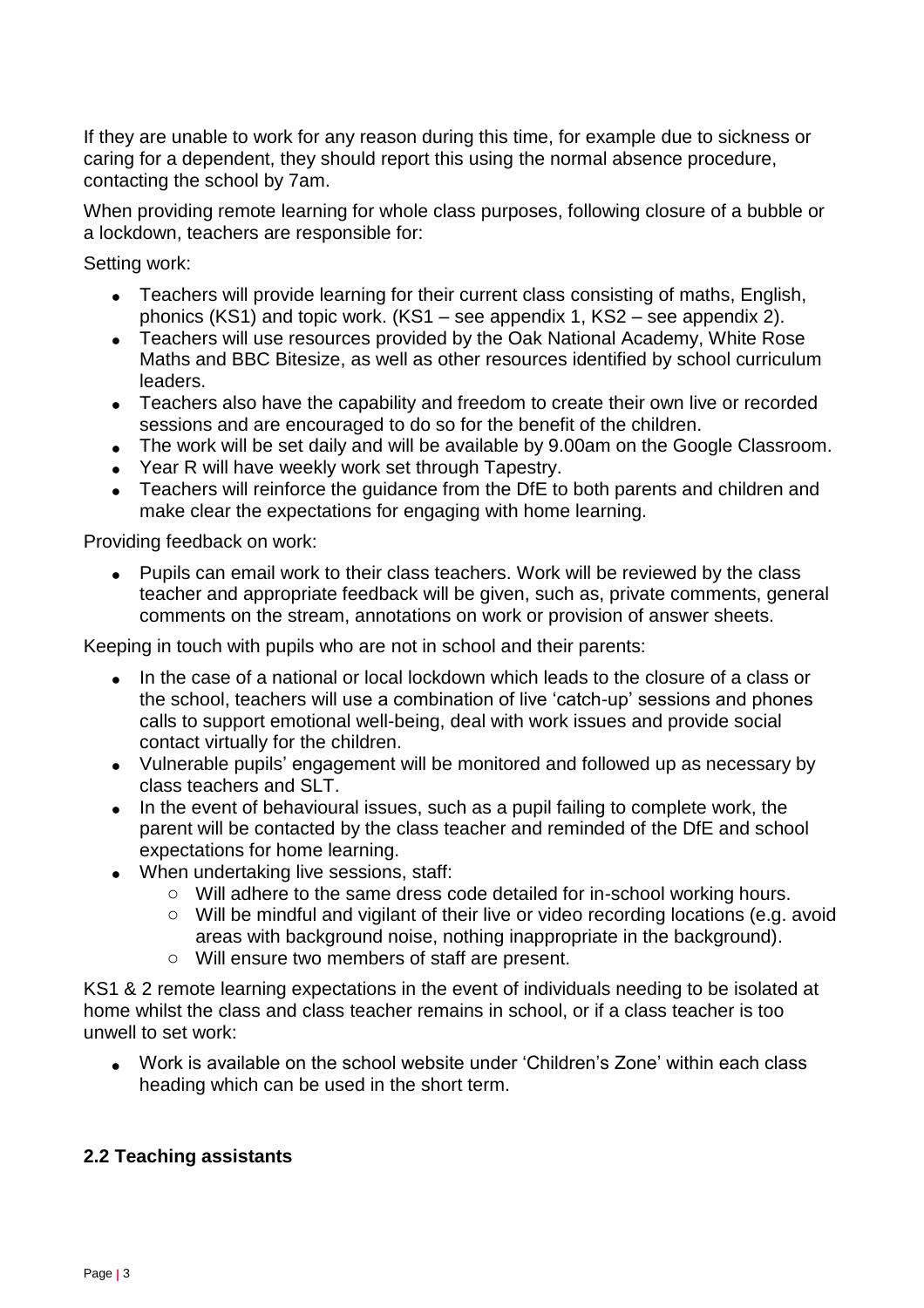When assisting with remote learning, teaching assistants must be available between their normal working hours.

If they are unable to work for any reason during this time, for example due to sickness or caring for a dependent, they should report this using the normal absence procedure.

When assisting with remote learning in the event of a whole class lockdown, teaching assistants are responsible for:

- Supporting teachers with regular communication with the children and parents.
- Supporting pupils who are not in school with learning remotely.
- When requested, will liaise with class teachers to support planning and resourcing differentiated learning.

#### **2.3 Subject leads**

Alongside their teaching responsibilities, subject leads are responsible for:

- Monitoring the remote work set by teachers in their subject –through discussion with teachers or by reviewing work set on Google Classroom.
- Alerting teachers to resources they can use to teach their subject remotely.

#### **2.4 Senior leaders**

Alongside any teaching responsibilities, senior leaders are responsible for:

- Co-ordinating the remote learning approach across the school.
- Monitoring the effectiveness of remote learning.
- Monitoring the security of remote learning systems, including data protection and safeguarding considerations.

If the class teacher is unwell and unable to lead remote learning, work is available on the website, in the short term. SLT will take steps to ensure that children are able to access remote learning.

#### **2.5 Designated safeguarding lead**

The DSL is responsible for:

 Safeguarding concerns, including those related to Remote Learning - please refer to the Child Protection and Safeguarding Policy including Annex January 2021.

## **2.6 IT**

With the support of JSPC, staff are responsible for:

- Fixing issues with systems used to set and collect work.
- Helping staff and parents with any technical issues they are experiencing.
- Reviewing the security of remote learning systems and flagging any data protection breaches to the Data Protection Officer.
- Assisting pupils and parents with accessing the internet or devices
- Working to ensure that the equipment and technology used for learning remotely is accessible to all pupils and staff.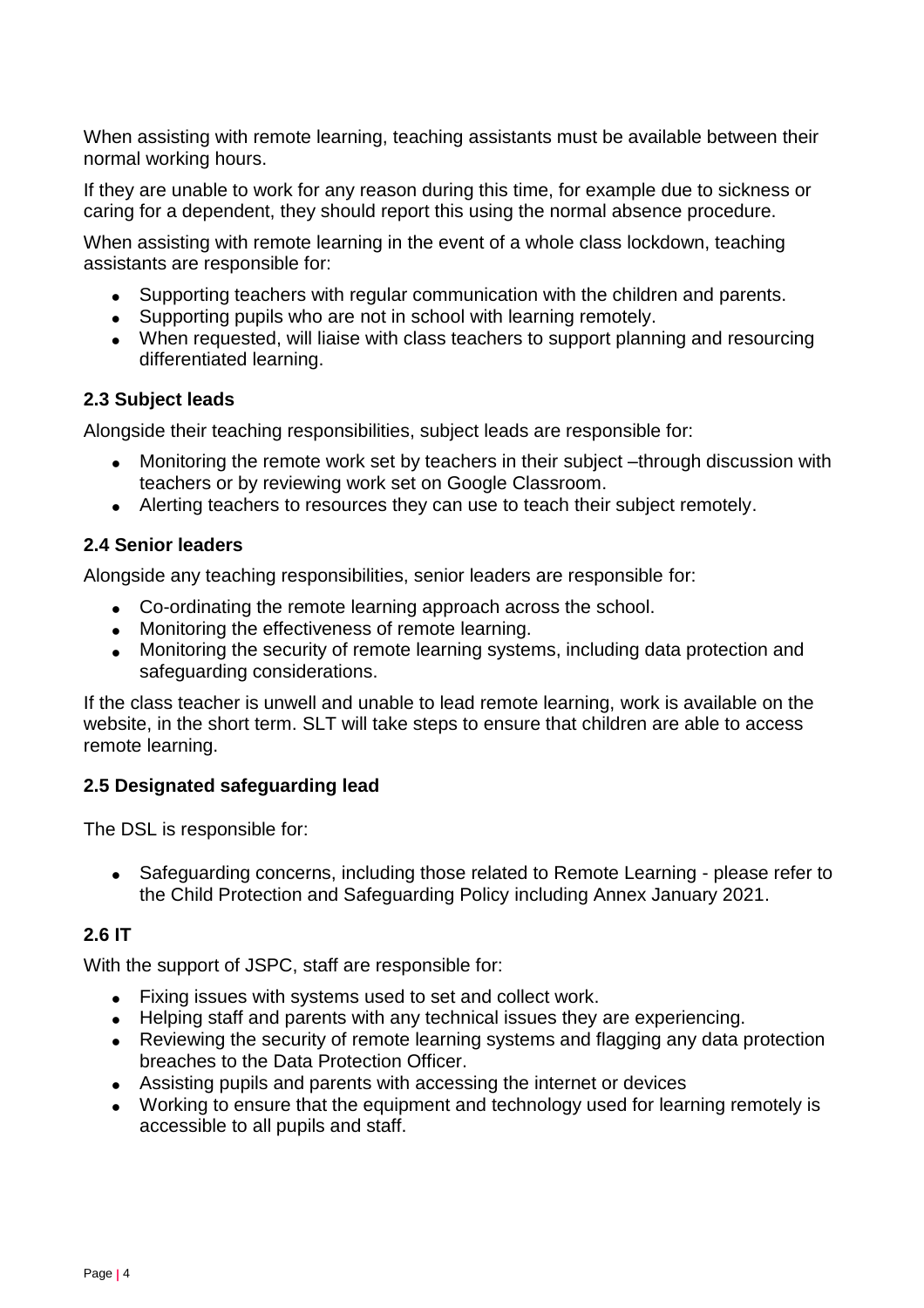## **2.7 Pupils and parents**

Staff can expect pupils learning remotely to:

- Be contactable during the school day  $-$  8.30am  $-$  3.15pm although they may not always be in front of a device the entire time.
- Complete work to the deadline set by teachers.
- Seek help if they need it, from teachers or teaching assistants.
- Alert teachers if they are not able to complete work.

Staff can expect parents with children learning remotely to:

- Make the school aware if their child is sick or otherwise cannot complete work.
- Seek help from the school if they need it.
- Be respectful when making any complaints or concerns known to staff.

## **2.8 Governing body**

The governing body is responsible for:

- Monitoring the school's approach to providing remote learning to ensure education remains as high quality as possible.
- <span id="page-4-0"></span> Ensuring that staff are certain that remote learning systems are appropriately secure, for both data protection and safeguarding reasons.

#### **3. Who to contact**

If staff have any questions or concerns about remote learning (including; setting work, behaviour, IT, workload, data protection or safeguarding) they should contact the SLT.

## **4. Data protection**

#### **4.1 Accessing personal data**

When accessing personal data for remote learning purposes:

- Teachers are able to access parent contact details via school office. Do not share any details with third parties.
- School laptops and iPads are the school's preferred devices to be used when accessing any personal information on pupils.
- Any other device used will conform to normal security arrangements such as password protection and vigilance with devices.
- Any personal data that is accessed by any device will not be saved on the device and will be accessed via Google Drive and/or the Remote Desktop set up.

#### **4.2 Keeping devices secure**

All staff members will take appropriate steps to ensure their devices remain secure. This includes, but is not limited to:

- Exercing the device password-protected  $-$  strong passwords are at least 8 characters, with a combination of upper and lower-case letters, numbers and special characters (e.g. asterisk or currency symbol).
- Ensuring the hard drive is encrypted this means if the device is lost or stolen, no one can access the files stored on the hard drive by attaching it to a new device.
- Making sure the device locks if left inactive for a period of time.